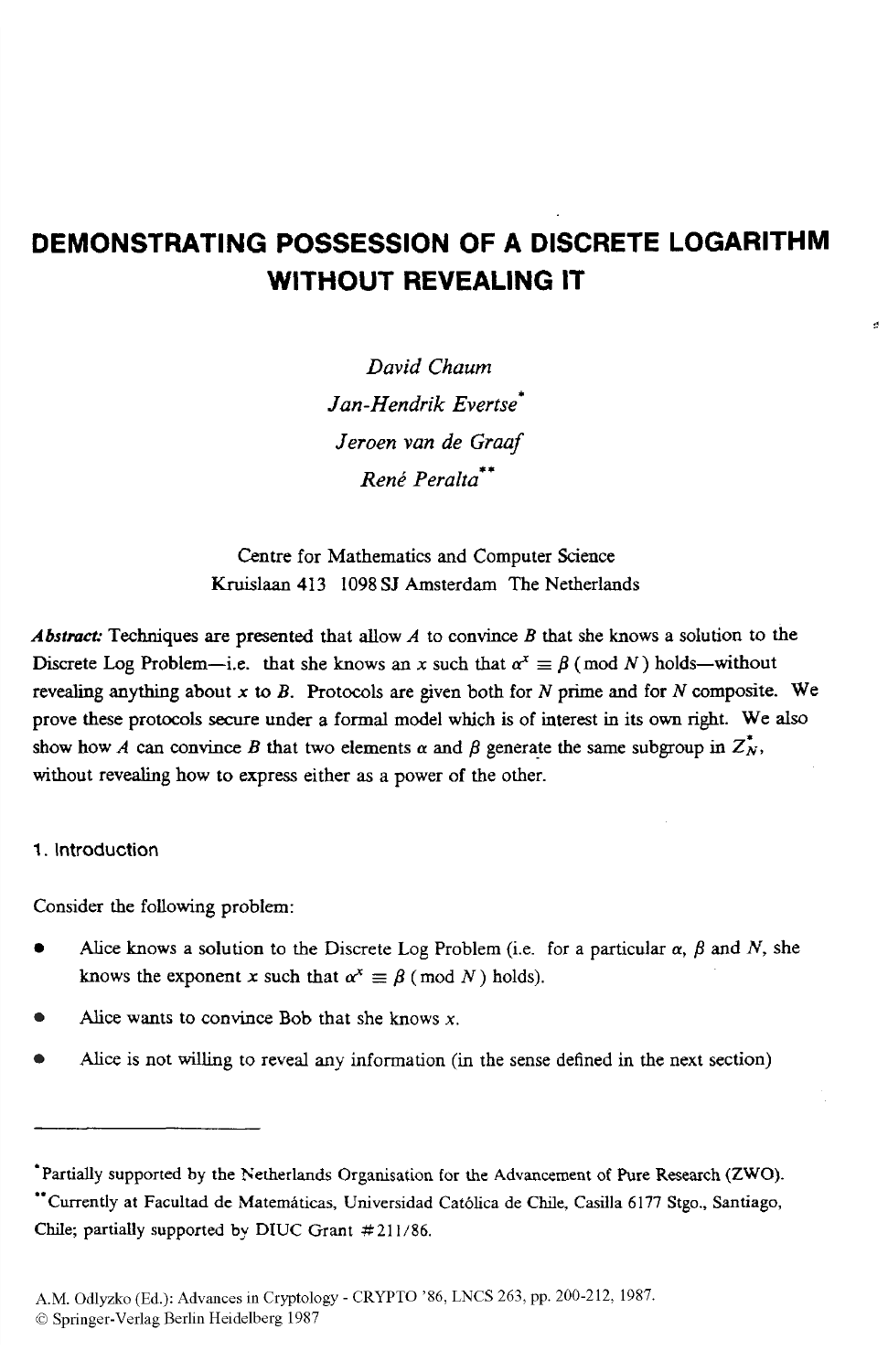about the value of  $x$ .

Bob accepts an exponentially small chance that Alice is cheating, i.e. that she pretends to know an x but doesn't. More precisely, the chance that *Alice* succeeds in cheating without being detected by Bob, will be  $2^{-T}$ , where *T* is proportional to the time and space required.

In **this** paper we present a number of protocols which solves this problem, both for the case *N* a prime, and for the case  $N = P_1P_2$ , where  $P_1$  and  $P_2$  are prime and of roughly the same *size.* Notice that there **is** no probabilistic polynomial time algorithm known for finding **x** given  $\alpha$ ,  $\beta$  and *N*. But even when Alice is restricted to polynomial computational power (as we will assume), this protocol is of interest, since given  $\alpha$  and N she can choose  $x \in [1, N - 1]$  with  $gcd(x, \phi(N)) = 1$  at random and then compute  $\beta$  simply by exponentiation.

In this paper we define the notion *(almost) no information* whch is very **similar** to "zero knowledge", introduced by Goldwasser, Micali and Rackoff [GMR85] (and which has nothing to do with Shannon-information). The difference is that in the GMR model the prover has unlimited computational power, whereas in our model her power is only polynomial with coin flipping. In section **7** we illustrate the need for such a model by **giving** an example in which both parties have a symmetrical position, and where it is reasonable to assume that neither has unlimited computational power.

**As** far **as** we know, no other protocol with the same functionality has been presented. Very recent results by Goldreich, Micali and Wigderson [GMW86], Brassard and Crepeau [BrCr86], and Chaum [Ch86], however, all imply the following: if *Alice* has a certificate (or witness) of a particular statement which *can* be verified in polynomial time, then there exists a polynomial time protocol in which she *can* convince Bob that she has a certificate, without releasing any knowledge (or information in [Ch86]) about the value of this certificate; consequently, there exists a polynomial time protocol for showing possession of the Discrete Log. Nevertheless, these protocols are not very practical. **An** important merit of the protocols presented here is their practical feasibility.

The structure of this paper is **as** follows: The next section describes the model and the notion of information under which we prove our protocols secure. In section **3** and **4** we present the protocols together with their proofs of security in the prime and composite cases, respectively. Section 5 is devoted to **a** specific variation which surprisingly turns out to be insecure. Section 6 gives a protocol to convince another party that two elements generate the same subgroup in  $Z_N$ . The paper ends with an example and two open problems.

#### **2.** The **model.**

In this paper we wiU **use** the model developed in [BKP85], but with some modifications. Below we briefly sketch this model **using** a modified notation. It should be pointed out that this sketch assumes familiarity with [BKp85] or [GMR85].

We think of a protocol as occurring between two Probabilistic Turing Machines (PTM's) *A*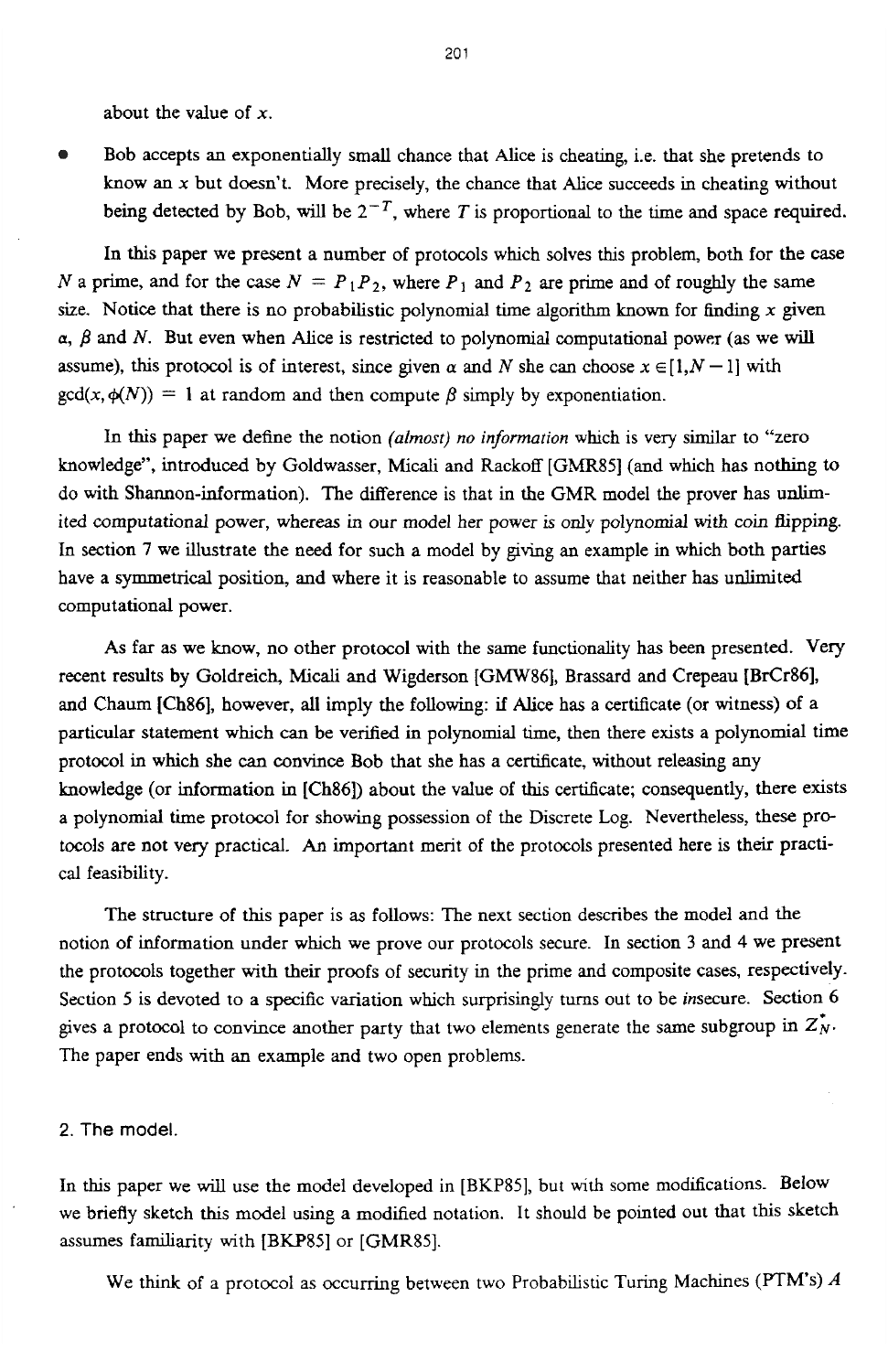and *B* which operate synchronously. Each PTM has, besides a computation tape and a random tape, a one-way infinite tape for incoming messages. We call this **tape** the "mailbox" of the machine. The PTM's communicate by writing into each others mailbox. We call each of the machines in such a system a *CPTM,* for Communicating Probabilistic Turing Machine.

Now consider a system of two CPTM's *A* and *B*. The system  $[A, B]$  halts whenever *A* or *B* halts; the system accepts only when *B* halts and accepts. Throughout this paper *A* will interactively demonstrate possession of a secret to *B,* so (using the terminology of *[GMRW])* we *call A*  the **prover** and *B* the **verifier.** In *[BKFM]* this secret is the factorisation of a large composite number. But in general, the solution to an instance of any problem assumed not solvable in random polynomial time may serve as a secret. We define  $I_A$  as the pair constisting of the problem instance *and* the secret; *IA* is usually created by *A,* and is considered the input for the system [A <sup>*; B*]. Given  $I_A$ , we define  $I_A^*$  as the single problem instance, thus *without* the secret; we assume</sup> that A sends *I;* to *B* before the actual protocol starts. For example, in our Discrete **Log** protocols  $I_A = (\alpha, \beta, N, x)$ , and  $I_A^* = (\alpha, \beta, N)$ .

For simplicity, we explicitly force the time ordering in the messages by requiring that *A* and *B* alternately write one symbol in the other's mailbox. If a party **has** nothing to communicate it writes the special null symbol,  $\nabla$ , not used for any other purpose in the communication. We also assume that both parties do not write superfluous null symbols, *so* the places where null symbols are written is a function of  $I_A^*$ . We define  $\Omega := \bigcup_{n=0}^{\infty} \{0, 1, \nabla\}^n$ , and the contents of a mailbox as **an** element of *Q. n* **=O** 

The conversation between *A* and *B,* defined **as** the ordered pair containing their respective mailboxes, is considered as the output of the system  $[A, B]$ . It depends only on the instance  $I_A$ and the bits on the random tapes of *A* and *B*. This conversation is denoted as *conv*( $[A;B](I_A)$ ). Then Pr(conv([A;B](I<sub>A</sub>))=c) is defined as the probability that  $c \in \Omega^2$  occurs as the conversation between *A* and *B* resulting from the initialising instance  $I_A$ , under the assumption that the bits on the random tapes of *A* and *B* are chosen independently and uniformly.

The following definitions (which are modifications of part **(iii)** of the definition of an *A*simulator preceding theorem 1 in *[BKP85]),* will serve to make precise the kind of security achieved by our protocols. Informally **speaking,** they state that the prover *A* releases no information if there exists a probabilistic polynomial-time simulating machine which, when initialised with  $I_A^*$  and for all possible verifiers *B'*, produces simulated conversations between A and *B* that have (almost) the same probability distribution as the true conversations between *A* and *B.* This simulating machine, denoted  $S_A^*$ , is a PTM *S* that contains another machine  $A^*$ . This  $A^*$  is called as a subroutine and outputs a simulation of *A*'s part of the conversation. Input for  $S_A$ <sup>+</sup> is the problem instance without the secret,  $I_A^*$ ; the output is denoted as *output*( $S_A^*(I_A^*$ )).

**Definition <sup>1</sup>**. The prover *A* releases **no information** if there exists a polynomial-time (simulating) machine  $S_A^*$ , such that for all CPTM's *B'*, all initialising instances  $I_A$ , and all possible conversations  $c \in \Omega^2$ ,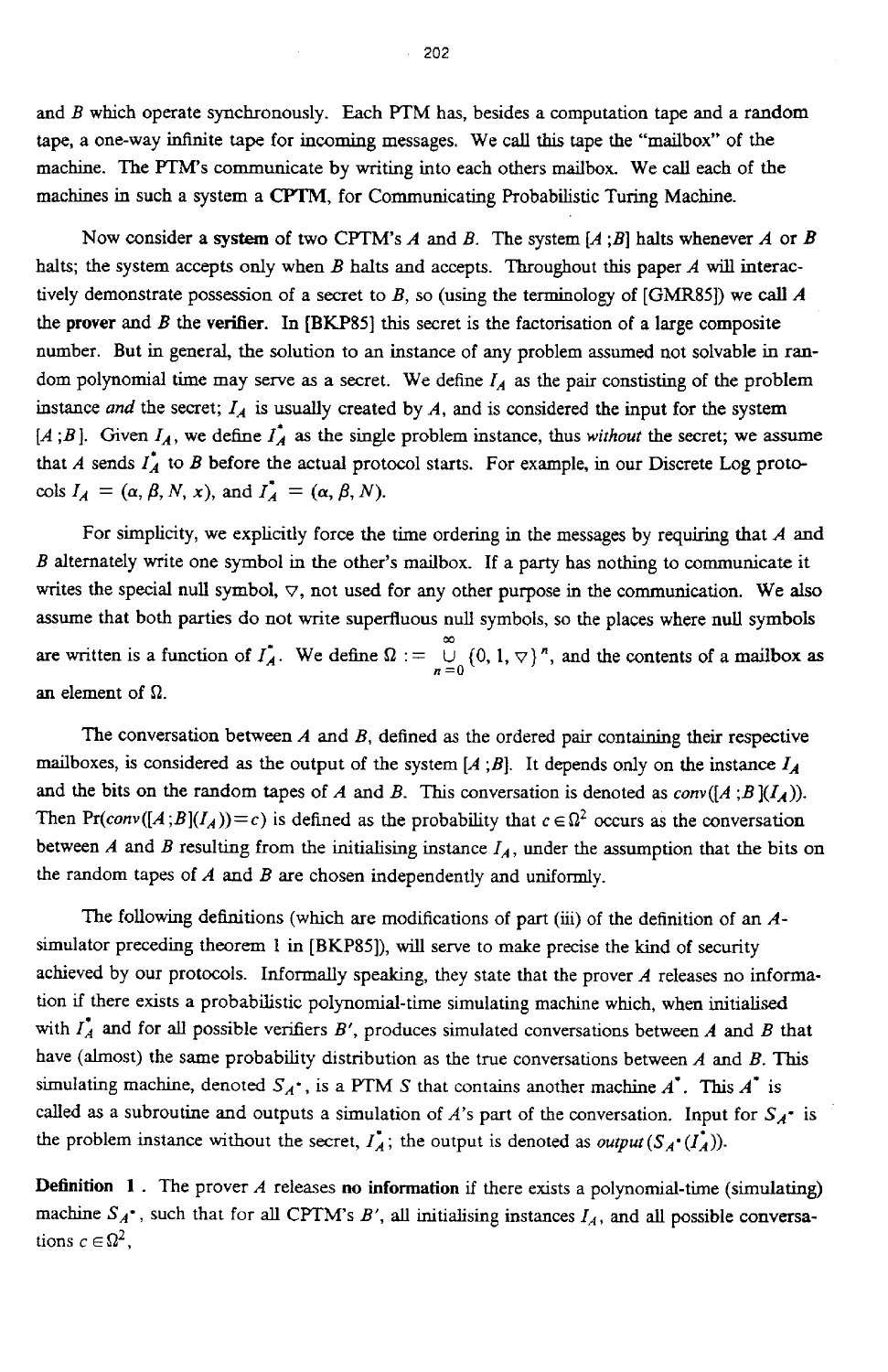$Pr(conv([A | B'](I_A)) = c) = Pr(output(S_A \cdot (I_A^*)) = c).$ 

The next definition covers the case when the two probability distributions may differ slightly.

**Definition 2.** The prover *A* releases **almost no information** if there exist an  $\epsilon$ ,  $0 \leq \epsilon \leq 1$ , and a polynomial-time (simulating) machine  $S_A^*$  such that for all **CPTM's**  $B'$ , all initialising instances *I<sub>A</sub>* of length *I* 

$$
\sum_{c \in \Omega^2} \left| \Pr(\text{conv}([A \; ; B'](I_A)) = c) \right| - \Pr(\text{output}(S_{A^*}(I_A^*)) = c) \right| \leq \epsilon^l.
$$

For describing a cryptogaphic protocol in the model presented, we will use the same proto**col** notation throughout the paper. The meaning of this notation is straightforward; only the next few **things** might **need** explanation:

- Expressions shown on the left or right are known to that party only, and are secret from the other party. -
- *T* is the **security parameter,** agreed upon before the protocol starts. Increasing *T* reduces *A's* chance of successfully cheating exponentially, but increases the amount of communication and computation only linearly. -
- $e \in_{\mathcal{R}} S$  means that an element *e* is chosen at random from the set *S*, where all elements of *S* have an **equal** probability of being chosen, independent of all previous events. -
- In some steps of the protocol a party checks if a particular equality holds; **this** is denoted as: check  $a \triangleq b$ . If the check fails, cheating is detected and the protocol halts.

The proofs of security for our protocols are considerably simplified by the fact that there is essentially no two-way communication. The nature of the protocols presented here is such that the bits that *B* reads from his random tape, can also be generated by a **mutually trusted random source.** The correctness of the protocols lies in the randomness of the bits generated, however, there **is** no reason for *B* to bide these bits. If a protocol **has** this property, we say it is **venfierpassive.** 

Several **coin flipping** protocols are widely known which allow *A* and *B* to generate mutually trusted random bits, see e.g. **[B182].** Below we briefly describe the general nature of these protocols. Let  $b \in \{0,1\}$  be a bit, *r* be some random padding, and assume that *A* and *B* agree on a function  $F$  with the following two properties:

- 1) given the function  $F$  and the value  $F(r, b)$ , the bit  $b$  cannot be computed by  $B$ ;
- 2) *given the function F and the value*  $F(r, b)$ *, a pair*  $(r', b')$  *for which*  $F(r, b) = F(r', b')$  *and*  $b \neq b'$  cannot be found by *A*.

Then *A* and *B* can use the following protocol, called  $\Gamma$ , for generating mutually trusted random bits: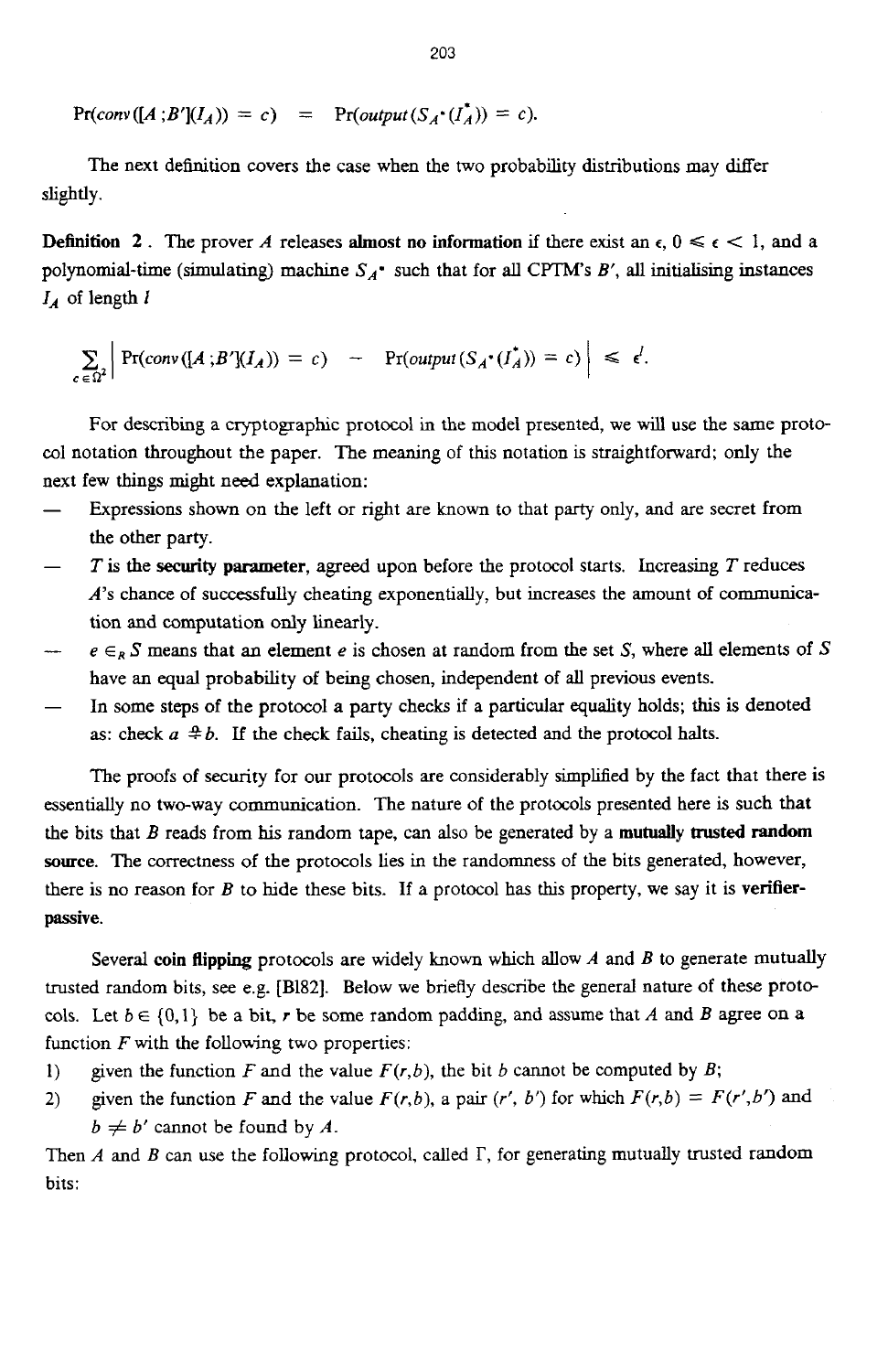

Note that in this protocol the role of *A* and *B* can be interchanged, but this might depend **on** the model of computation.

For generating bit strings of length *T*, this protocol can be extended to a protocol  $\Gamma_T$  in two different ways: a sequential version, where  $\Gamma$  is repeated  $T$  times, and a parallel version, where both parties send message tuples of length *T.* We will use **this** coin-flipping **as** a subprotocol.

Because **of** the time ordering in the conversation, the meaning of each **cell** in the mailboxes of *A* and *B* is completely determined by 11, the kind of protocol used, the security parameter *T*  and the initialising instance  $I_A$ . So in the mailboxes we can distinguish between sequences of cells dedicated to the coin-flipping protocol  $\Gamma_T$ , and sequences of cells dedicated to the top-level protocol II. More formally, if  $\vec{b} = (b_1, \ldots, b_T)$  are the bits generated through  $\Gamma_T$ , we define  $\pi_A(I_A,\vec{b})$  as those cells written by *A* (in *B*'s mailbox) for protocol II only, with null symbols at all other places; similarly,  $\gamma_A(I_A, \vec{b})$  is the output of *A* with regard to  $\Gamma_T$  only, with null symbols at all other places. *B*'s part of the conversation is split similarly in  $\pi_B$  and  $\gamma_B$ . For the simulating machines  $A^*$  and  $S$  we define  $\pi_A^*$ ,  $\gamma_A^*$ ,  $\pi_S$  and  $\gamma_S$  on input  $I_A^*$  and  $\overrightarrow{b}$  in the corresponding way.

**Theorem 1**. Suppose that the protocol  $\Pi$  is verifier-passive, that a coin-flipping protocol  $\Gamma_T$  is used, and that a **CPTM** *A.* **exists** such that

$$
\forall I_A, d \in \Omega, \overrightarrow{b} \in \{0,1\}^T: \Pr(\pi_A(I_A, \overrightarrow{b}) = d) = \Pr(\pi_A \cdot (I_A^*, \overrightarrow{b}) = d).
$$

Then *A* releases no information **through** protocol **II.** 

**Proof:** We have to show that a polynomial-time simulating machine  $S_A^*$  can be constructed which simulates the conversation between *A* and *B.* This conversation, i.e. the contents of *A's*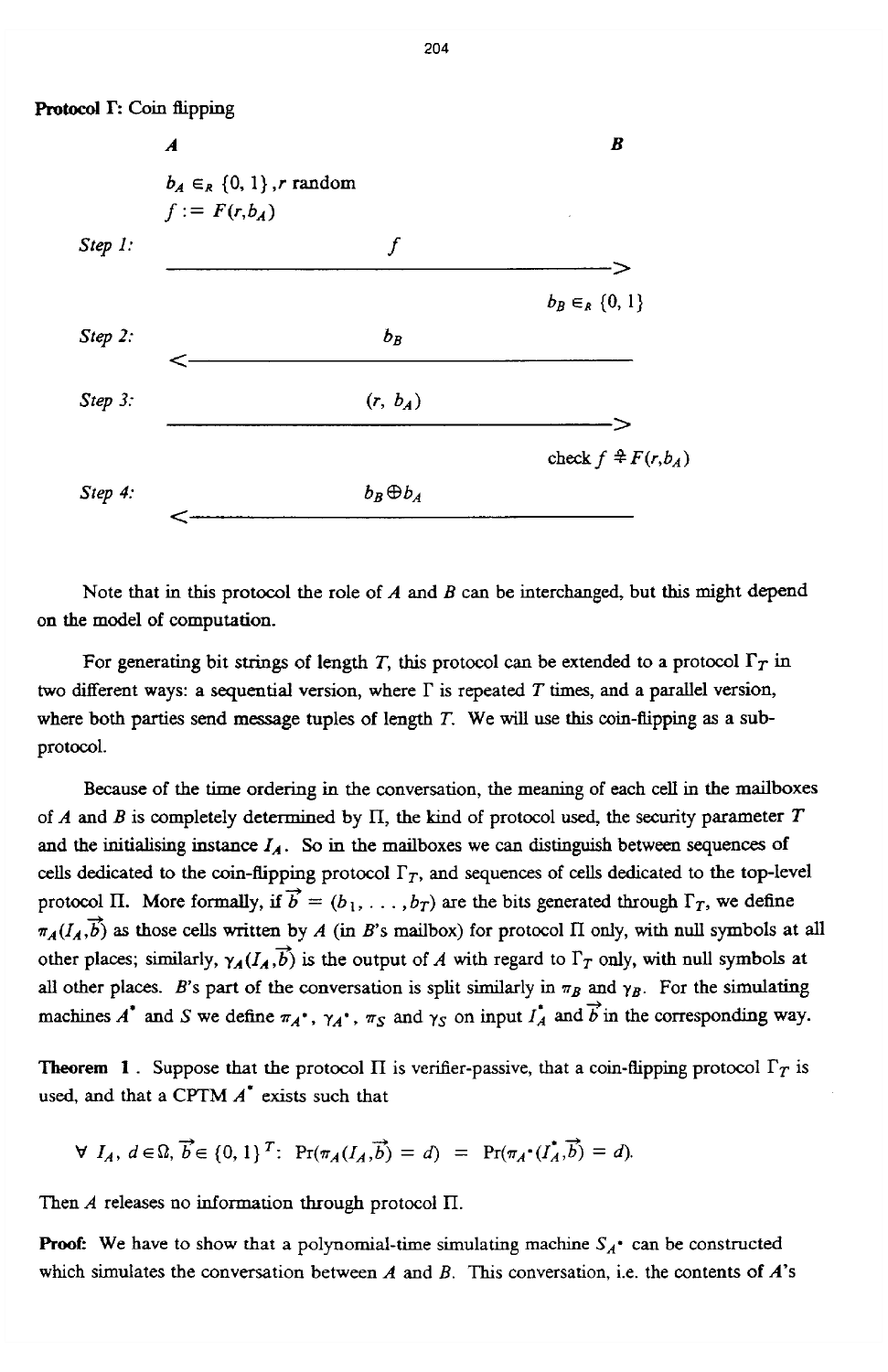and *B*'s mailboxes, can be split up in  $\pi_A$ ,  $\pi_B$ ,  $\gamma_A$  and  $\gamma_B$ . By assumption,  $\pi_A$  can be simulated by  $\pi_A^*$ . And  $\pi_B$  consists of null symbols only, since II is verifier-passive; therefore  $\pi_B$  is also simulatable. In general, it is easy for  $S_A^*$  to simulate  $\Gamma_T$ . However, while simulating  $\Pi$ , machine *A\** has to guess in advance the bits  $\vec{b}$  resulting from  $\Gamma_T$ , otherwise the simulation fails. In the parallel version of  $\Gamma_T$  the probability of  $A^*$  guessing correctly all bits is only  $2^{-T}$ . In the sequential version of  $\Gamma_T$  this probability is  $\frac{1}{2}$  in each round. But as soon  $S_A^*$  realizes that the wrong **coin is** being simulated, the machine is reset to the state it had when that round was **entered** and *tries* that round again. Because of **this** fact, the error probability *can* be made arbitrary **small.**  Though  $S_A^*$ 's expected running time is increased by a factor 2T when compared to *A*, the simulation **still** runs in probabilistic polynomial time.

Theorem **2** establishes the analogous result regarding protocols which transfer *almost* no information.

**Theorem 2**. Suppose the protocol  $\Pi$  is verifier-passive, that a coin-flipping protocol  $\Gamma_T$  is used, and that an  $\epsilon$ ,  $0 \le \epsilon < 1$ , and a CPTM  $A^*$  exists such that for all CPTM's B',

$$
\forall I_A, \overrightarrow{b} \in \{0,1\}^T: \sum_{d \in \Omega} \left| \Pr(\pi_A(I_A, \overrightarrow{b}) = d) - \Pr(\pi_A \cdot (I_A^*, \overrightarrow{b}) = d) \right| \leq \epsilon^I,
$$

where  $I := |I_A|$ . Then *A* releases almost no information through the protocol II.

**Proof:** The proof is analogous to the proof of Theorem 1.□

Machine *A'* **in** the statements of Theorems 1 **and 2** is **called** a **prover-simulator** machine or just *an* **A-simulator** machine.

From now on we denote the bits produced by a coin flipping sub-protocol  $\Gamma$  by the word *COIN FLIPPING*, and a two-sided arrow. Furthermore,  $Z_N$  is the additive group (mod  $N$ ); and  $Z_N^*$  is the multiplicative group (mod *N*).

**3. Protocols for proving possession of the discrete logarithm modulo a prime number.** 

The problem is the following : *A* knows a solution to the equation  $\alpha^x \equiv \beta$  (mod P), where we assume that x is randomly chosen from  $[1, P-1]$ .  $P, \alpha, \beta$  are public and *B* wants to be convinced that *A* knows *x. A* **wants** to convince *B,* but does not want to release any information about *x.* 

We will give two protocols for this problem. Our first example **is** an easier protocol; however, it works only if  $\alpha$  and  $\beta$  both generate the same sub-group in  $Z_P^*$  and  $A$  is willing to acknowledge this. If  $\alpha$  and  $\beta$  do not generate the same sub-group, protocol 1 releases information about the index of  $\langle \beta \rangle$  in  $\langle \alpha \rangle$ . An intuitive way to think about this protocol is to consider the expression  $h_i := \alpha^{e_i}$  made public as lying somewhere between  $\alpha$  and  $\beta$ ; upon getting the value of the bits, *A* shows either how to express  $h_i$  as a power of  $\alpha$ , or how to express  $\beta$  as a power of  $h_i$ .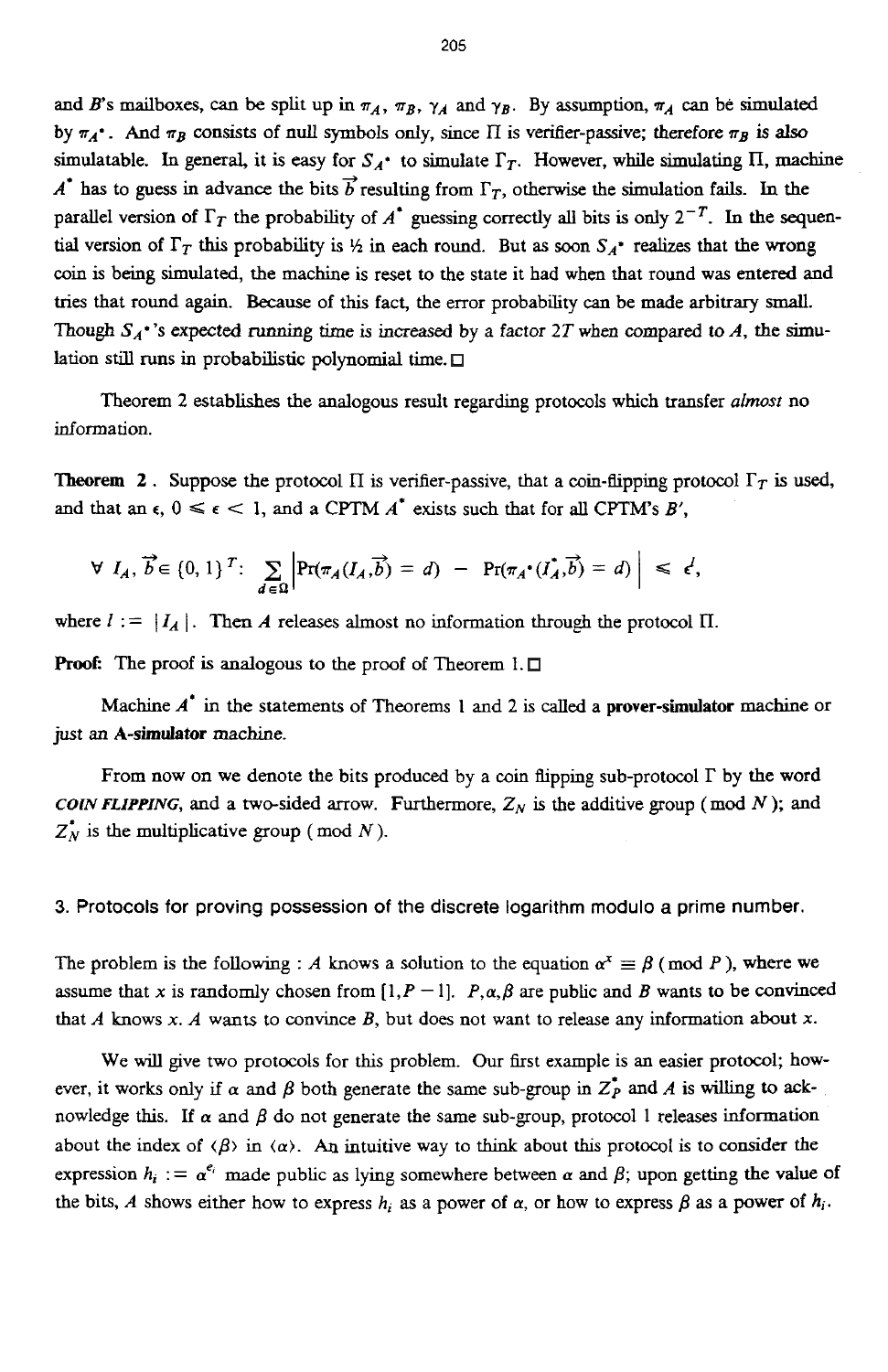**Protocol 1:**  $\alpha^x \equiv \beta \pmod{P}$ ; P,  $\alpha, \beta$  public; x with  $gcd(x, P - 1) = 1$  a secret of A;  $\alpha, \beta$  generate the same sub-group.

 $\overline{B}$  $\boldsymbol{A}$  $e_1, \ldots, e_T \in R Z_{P-1}$  $h_i := \alpha^{e_i} \pmod{P}$  $Step 1.$  $h_1, \ldots, h_T$ COIN FLIPPING:  $b_1, \ldots, b_T \in_R \{0, 1\}$ Step  $2$ :  $\epsilon$ if  $b_i = 0$  then  $s_i := e_i$ if  $b_i = 1$  then  $s_i := xe_i^{-1}$  (mod  $P - 1$ )  $Step 3$ :  $s_1, \ldots, s_T$ if  $b_i = 0$  then check  $\alpha^{s_i} \neq h_i$ if  $b_i = 1$  then check  $h_i^{s_i} \neq \beta$ 

#### Theorem 3.

(a) A can cheat in protocol 1 with probability at most  $2^{-T}$  if she does not know x, and (b) there exists a polynomial-time prover simulator  $A^*$ .

#### Proof:

(a) Correctness: If  $A$  does not know  $x$ , then she is not able to compute both possible exponents to be released in step 3. Hence she will get caught with probability at least  $\frac{1}{2}$  with each  $h_i$ . Thus A will get caught cheating with probability at least  $1 - 2^{-T}$ .

(b) Security: We exhibit a simulator  $A^*$  which, for random bits  $b_1, \ldots, b_T$ , produces random  $h_1, \ldots, h_T$  in  $\mathbb{Z}_P^*$ , along with  $r_i$  such that  $\alpha^{r_i} \equiv h_i$  if  $b_i = 0$  and  $s_i$  such that  $h_i^{s_i} \equiv \beta \pmod{P}$  if  $b_i = 1$ . We construct  $A^*$  as follows:

### A-Simulator for protocol 1:

- $b_1, \ldots, b_T \in_R \{0, 1\}$ Ŀ.
- If  $b_i = 0$  then  $s_i \in_R Z_{P-1}^*$  and  $h_j := \alpha^{s_j} \pmod{P}$ .  $2:$
- If  $b_i = 1$  then  $s_i \in_R Z_{P-1}^*$  and  $h_i := \beta^{\sigma_i}$ , where  $\sigma_i \equiv s_i^{-1}$  (mod  $P-1$ ).  $3:$
- Output  $h_i$ ,  $b_i$  and  $s_i$  for  $i \in \{1, ..., T\}$ .  $4:$

The reader can verify that the  $b_i$ 's,  $h_i$ 's,  $r_i$ 's and  $s_i$ 's produced by simulator  $A^*$  have the same joint probability distribution as the corresponding numbers produced by  $A$  in an execution of protocol 1. Note that the computations in step 3 can be done in polynomial time using Euclid's algorithm. By Theorem 1, protocol 1 reveals no information.  $\square$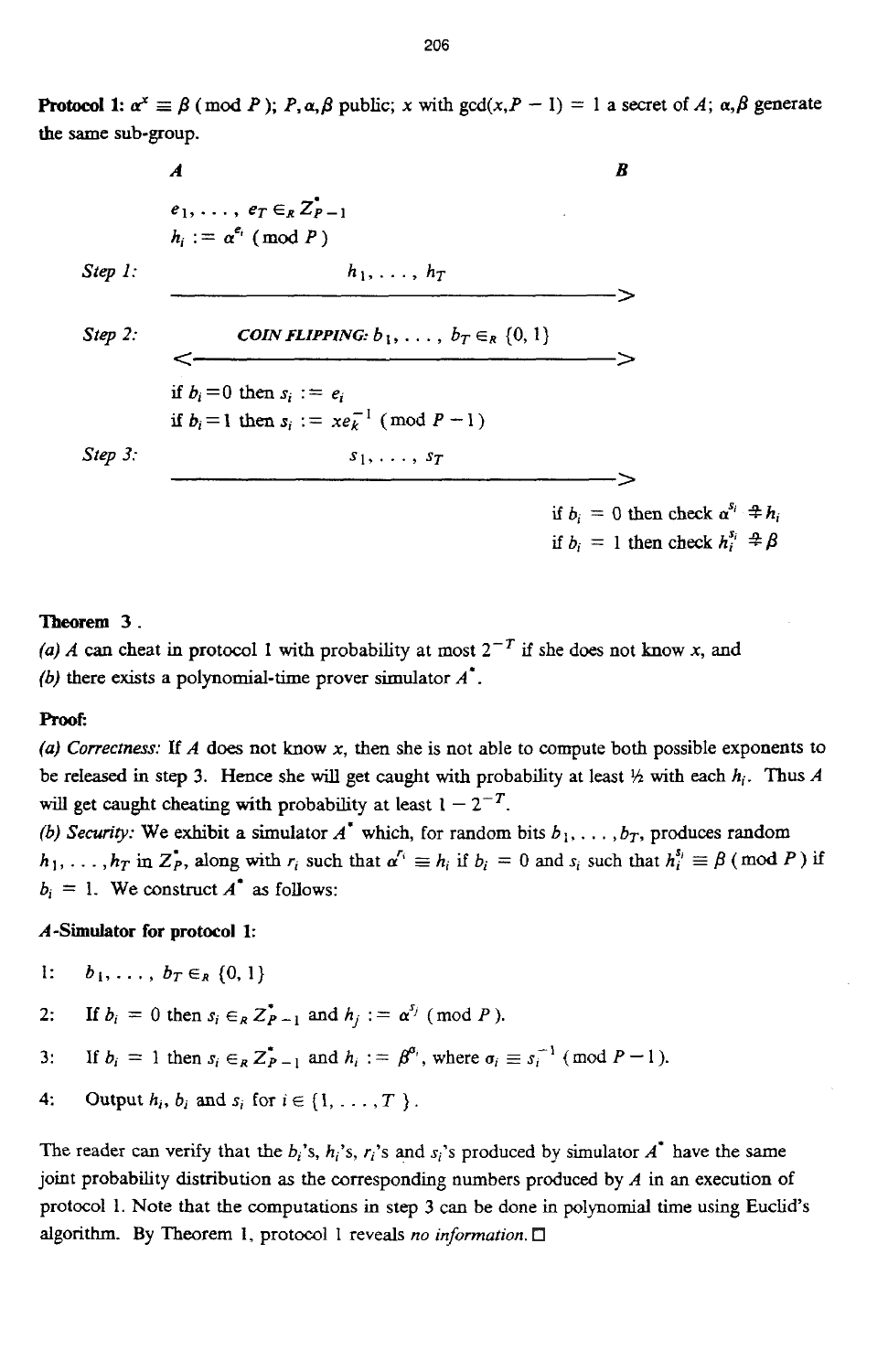Protocol 1 has the advantage that it can be performed sequentially by using  $T = 1$  and repeating step 1 to step **3** many times. Protocol **2** below can be proved to be secure only when it is performed in parallel; however, it can also be used if  $\alpha$  and  $\beta$  do *not* generate the same group.

## **Protocol 2:**  $\alpha^x \equiv \beta \pmod{P}$ ; *P,*  $\alpha, \beta$  *public; x a secret of <i>A*.

|         | A                                                                                                                                                                          | B                                                                                                                 |
|---------|----------------------------------------------------------------------------------------------------------------------------------------------------------------------------|-------------------------------------------------------------------------------------------------------------------|
|         | $e_i \in_R Z_{P-1}$<br>$h_i := \alpha^{e_i} \pmod{P}$                                                                                                                      |                                                                                                                   |
| Step 1: | $h_1, \ldots, h_T$                                                                                                                                                         |                                                                                                                   |
| Step 2: | COIN FLIPPING: $b_1, \ldots, b_T \in_R \{0, 1\}$<br>if $b_i = 0$ then $s_i := e_i$<br>if $b_i = 1$ then $s_i := e_i - e_j \pmod{P-1}$ ,<br>with $j := \min\{i : b_i = 1\}$ |                                                                                                                   |
| Step 3. | $s_1, \ldots, s_T$<br>$\xi := x - e_j \pmod{P-1}$                                                                                                                          | if $b_i = 0$ then check $\alpha^{s_i} \neq h_i$<br>if $b_i = 1$ then check $\alpha^{s_i} \triangleq h_i h_i^{-1}$ |
| Step 4: | ξ                                                                                                                                                                          | check $\alpha^{\xi} \neq \beta h_i^{-1}$                                                                          |

#### **Theorem 4.**

(a) *A* can cheat in protocol 2 with probability at most  $2^{-T}$  if she does not know *x*, and *(b)* there exists a polynomial-time prover simulator *A'.* 

### **ProoE**

*(a) Correctness:* Suppose that *A* does not know *x.* Then she will get caught with probability at least  $\frac{1}{2}$  for each  $h_i$ , for  $i \neq j$ . This is because *A* can never answer both possible cases to be sent in step 2. Now, independent of what *j* is, *A*'s chance of being caught with  $h_j$  is also at least  $\frac{1}{2}$ , because she cannot know *ej and* pass the check after step **4.** *So* the only way *A can* **pass all** the checks in step 3 and step 4 is by guessing correctly what the vector  $\vec{b}$  will be. This happens with probability  $1 - 2^{-T}$ .

*(b) Securig:* Note that protocol 2 is verifier-passive. We exhibit a simulator machine *A'* which produces messages and random bits which have the same joint probability distribution **as** mes*sages* from *A* and mutually trusted random bits in an execution of the protocol. By Theorem **1** it then follows that protocol 2 releases no information.

In the remainder of the proof we have  $K := \{i : b_i = 0\}$ ,  $L := \{i : b_i = 1\}$ ,  $k \in K$  and  $l \in L$ . For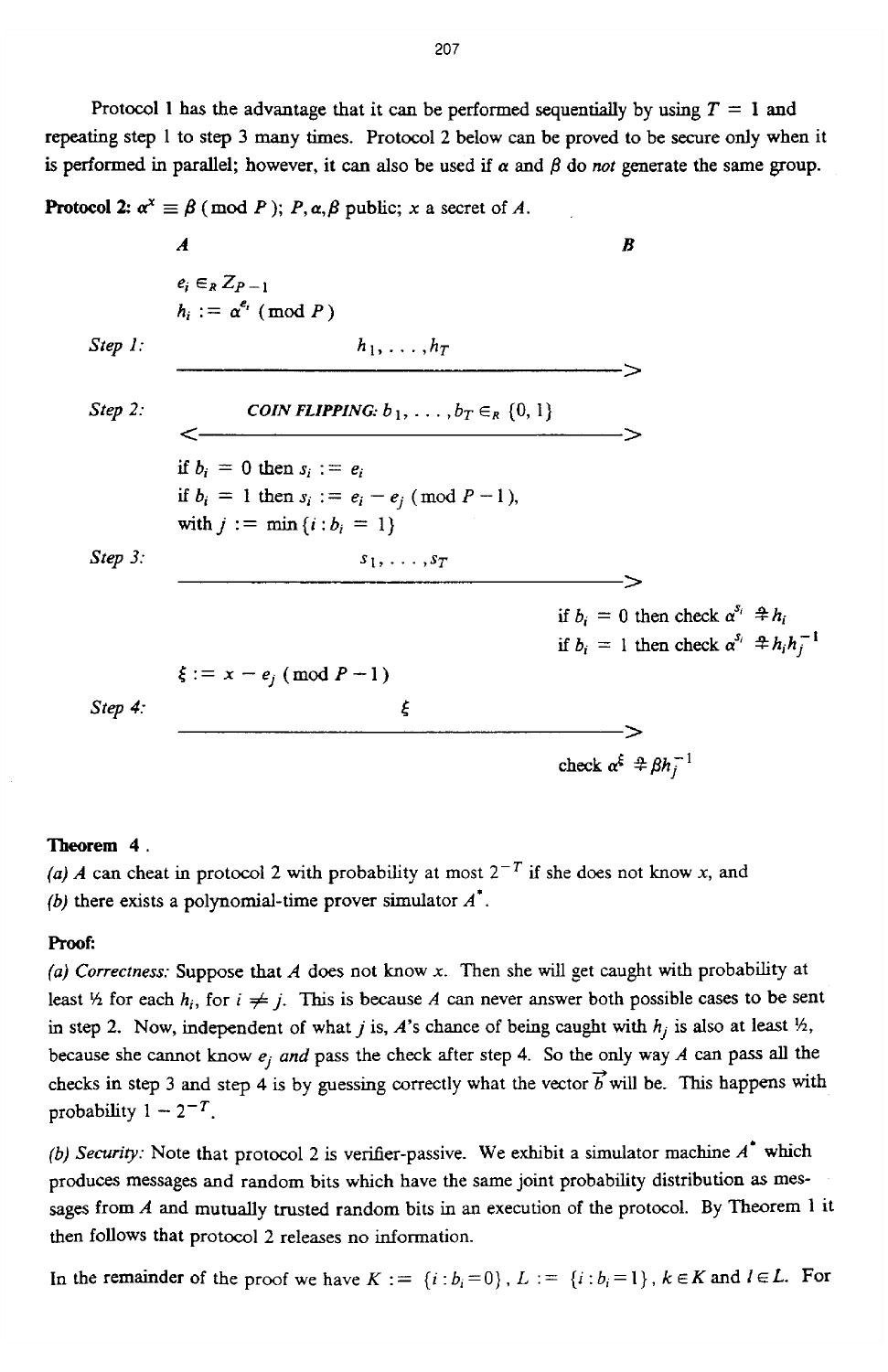random bits  $b_1, \ldots, b_T, A^*$  must produce random  $h_1, \ldots, h_T$  in  $Z_P^*$ , along with  $e_k$  such that  $\alpha^{e_k} \equiv h_k \pmod{P}$  for each  $k \in K$ . For each  $l \in L$ , simulator  $A^*$  must produce the difference  $s_l \equiv e_l - e_j \pmod{P-1}$  satisfying  $\alpha^{s_l} \equiv h_l h_j^{-1} \pmod{P}$ , where  $j = \min\{i : i \in L\}$ . Finally,  $A^*$ must produce the difference  $\xi \equiv x - e_i \pmod{P-1}$  satisfying  $\alpha^{\xi} \equiv \beta h_i^{-1} \pmod{P}$ . We construct machine  $A^*$  as follows:

#### A-Simulator for protocol 2:

- $1:$  $b_1, \ldots, b_T \in_R \{0,1\}$ . Let K and L be defined as before.
- For  $k \in K$  choose  $s_k \in_R Z_{P-1}$ , and let  $h_k := \alpha^{s_k} \pmod{P}$ .  $2:$
- Choose  $\xi \in_R [1, P-1]$ . For  $l \in L$  choose  $s_l \in_R [1, P-1]$ .  $3:$ For  $l \in L - \{j\}$  let  $h_l := \alpha^{s_l - \xi} \beta$ .
- Let  $h_i := \alpha^{-\xi} \beta$ .  $4:$
- $5:$ Output  $h_i$ ,  $b_i$  and  $s_i$  for  $i = 1, ..., T$ , and  $\xi$ .

Observe for step 4 that  $h_l \equiv \alpha^{s_l - \xi} \beta \equiv \alpha^{s_l - \xi + x} \equiv \alpha^{(e_l - e_j) - (x - e_j) + x} \equiv \alpha^{e_l}$  and for step 5 that  $h_i \equiv \alpha^{-\xi} \beta \equiv \alpha^{-(x-\epsilon_i)+x} \equiv \alpha^{\epsilon_i}$ . Now it follows immediately that the  $b_i$ , the  $\epsilon_i$ , the  $h_k$ , the  $s_i$  and the  $\xi$  produced by  $A^*$  have the same joint probability distribution as the ones produced by  $A$  in an execution of protocol  $2. \Box$ 

The crucial difference between A and  $A^*$  is, that the simulator  $A^*$  does not know the actual values of the  $e_i$  (because it does not know x), but only their differences (mod  $P-1$ ). Since the protocol does not reveal the actual values of  $e_l$  and x, but only their difference with  $e_i$  taken (mod  $P-1$ ), the protocol is secure.

4. A protocol for proving possession of a discrete logarithm modulo a composite public key.

In this section we consider the analogues of protocols 1 and 2 modulo composite numbers, where we assume that the proving party A knows the factorization of N (henceforward called  $N_A$ ).

So the problem is the following: A knows a solution to the equation  $\alpha^x \equiv \beta$  (mod  $N_A$ ), where  $N_A$  is a composite modulus whose factorisation is known to A only. Again  $\alpha, \beta$  are public and  $B$  wants to be convinced that  $A$  knows  $x$ . And  $A$  wants to convince  $B$ , but does not want to release any information about either x or the factorization of  $N_A$ . Note that the operations on the numbers themselves are carried out modulo  $N_A$ , but on the exponents modulo  $\phi(N_A)$ .

First consider the analogue of protocol 1. As is easily verified, the protocol is feasible, but cannot be proven to be secure. The crucial point here is that when we look at the simulator for protocol 1, this simulator cannot execute step 3 since it does not know  $\phi(N_A)$  (namely, this is essentially equivalent to knowing the factorisation of  $N_A$ ). The simulator must generate pairs  $(h, s)$  for which  $h^s \equiv \beta \pmod{N_A}$ . But since we cannot prove that any simulator can do this in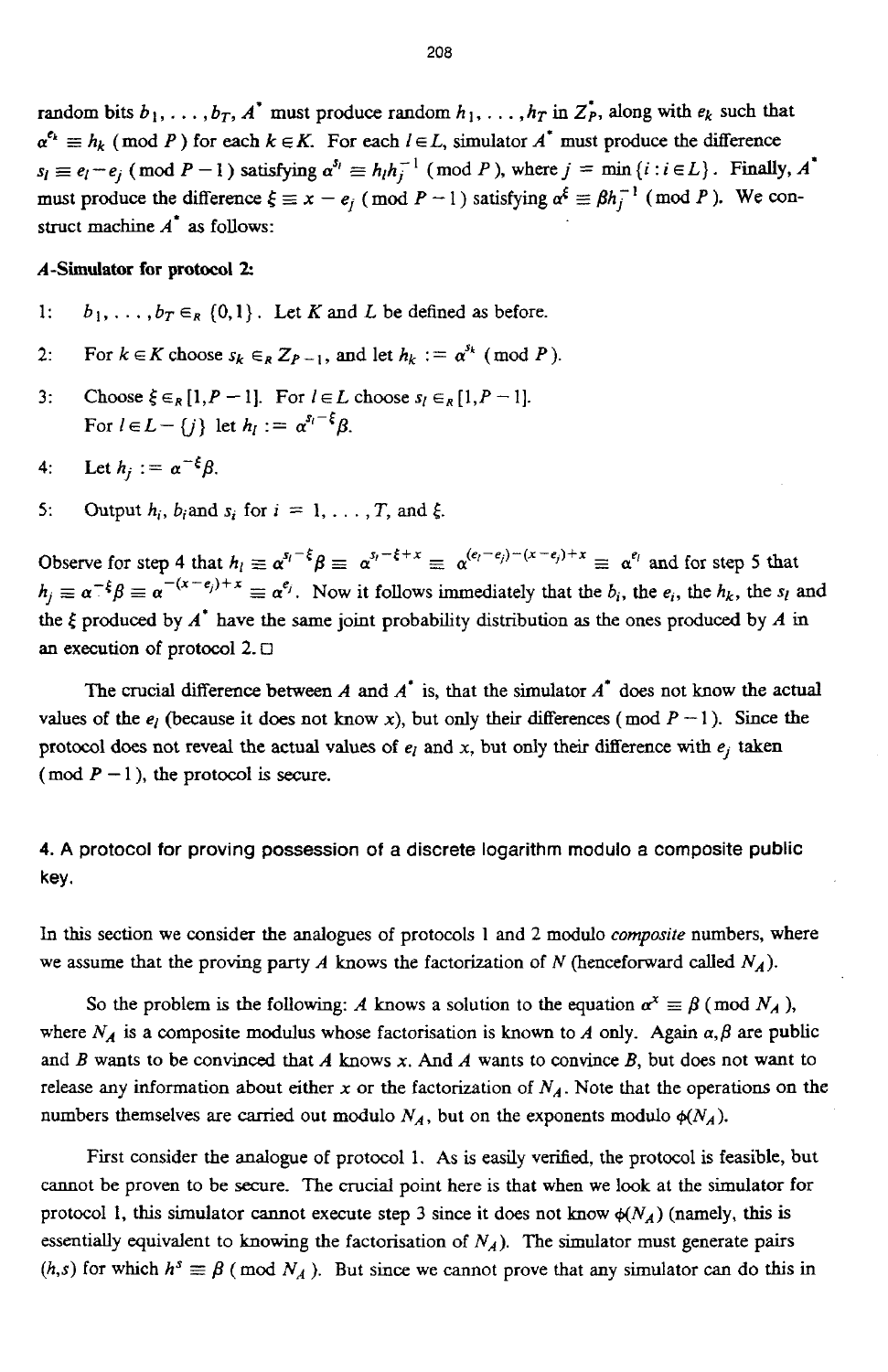polynomial time (in fact this does not seem very likely), this modification of protocol 1 cannot be proven secure.

**AS** we will show now, protocol *2* can be used for composite numbers **as** well, be it at the cost of a very small probability of insecurity.

**Protocol 3:**  $\alpha^x \equiv \beta \pmod{N_A}$ ;  $N_A, \alpha, \beta$  are public; x and the factorization of  $N_A$  a secret of *A*.

This protocol is exactly the same as protocol **2** except that exponents are chosen modulo  $\phi(N_A)$ . The sums and differences of exponents are also revealed modulo  $\phi(N_A)$ .

**Theorem 5.** *(a) A can cheat in protocol 3 with probability*  $2^{-T}$  if she does not know *x*, and *(b)* there exists a polynomial-time prover simulator *A'* that produces a conversation with *almost*  the same probability distribution.

#### **proof:**

*(a) Correctness:* the same as for protocol **2.** 

*(b) Security:* The added complication is that *A* must not only know **x,** but, in order to perform the protocol, must also know the value of  $\phi(N_A)$ . Hence the possibility arises that *A* may release some information about the factorization of  $N_A$ . However, we can use the same simulator machine *A'* **as in** the proof of security for protocol *2,* except that *A'* chooses exponents uniformly from the set  $\{1, ..., N_A\}$ . We can do this since the construction for  $A^*$  involves no exponent arithmetic modulo  $\phi(N_A)$ . Thus the value of  $\phi(N_A)$  is not used by  $A^*$ . The resulting probability distribution is not identical to the one generated by *A,* who choses her exponents **in**   $[1, ..., \phi(N)]$ . However, a straightforward computation shows that the difference of these distributions, **as** expressed by the **sum** of absolute differences in definition **2,** is negledgibly **small. Use**  here that  $\frac{N_A - \phi(N_A)}{N_A}$  is exponentially small in the size of  $N_A$  (assuming that  $N_A$  is the product of two prime numbers of nearly the same size). **Thus** protocol 3 releases *almost no information.* 

## **5. An insecure protocol for proving possession of a discrete logarithm modulo a composite number when the factorization of the number is not known.**

The problem is the following: *A* knows a solution to the equation  $\alpha^x \equiv \beta$  (mod *N*), where *N* is a composite modulus.  $\alpha$ ,  $\beta$  are public and *B* wants to be convinced that *A* knows *x*. *A* wants to convince *B,* but does not want to release any information about **x.** Here *A* does *not* know the factorization of *N.* 

**Protocol 4:**  $\alpha^x \equiv \beta$  (mod *N*); *N,a,*  $\beta$  are public; *x* a secret of *A*; *A* does not know a factor of *N*.

This protocol is **the** same **as** protocol 3 except that exponents are randomly chosen **between**  1 and *N*. Sums and differences of exponents are *not* reduced modulo  $\phi(N)$  (since A does not know  $\phi(N)$ ) and are instead released as integer sums.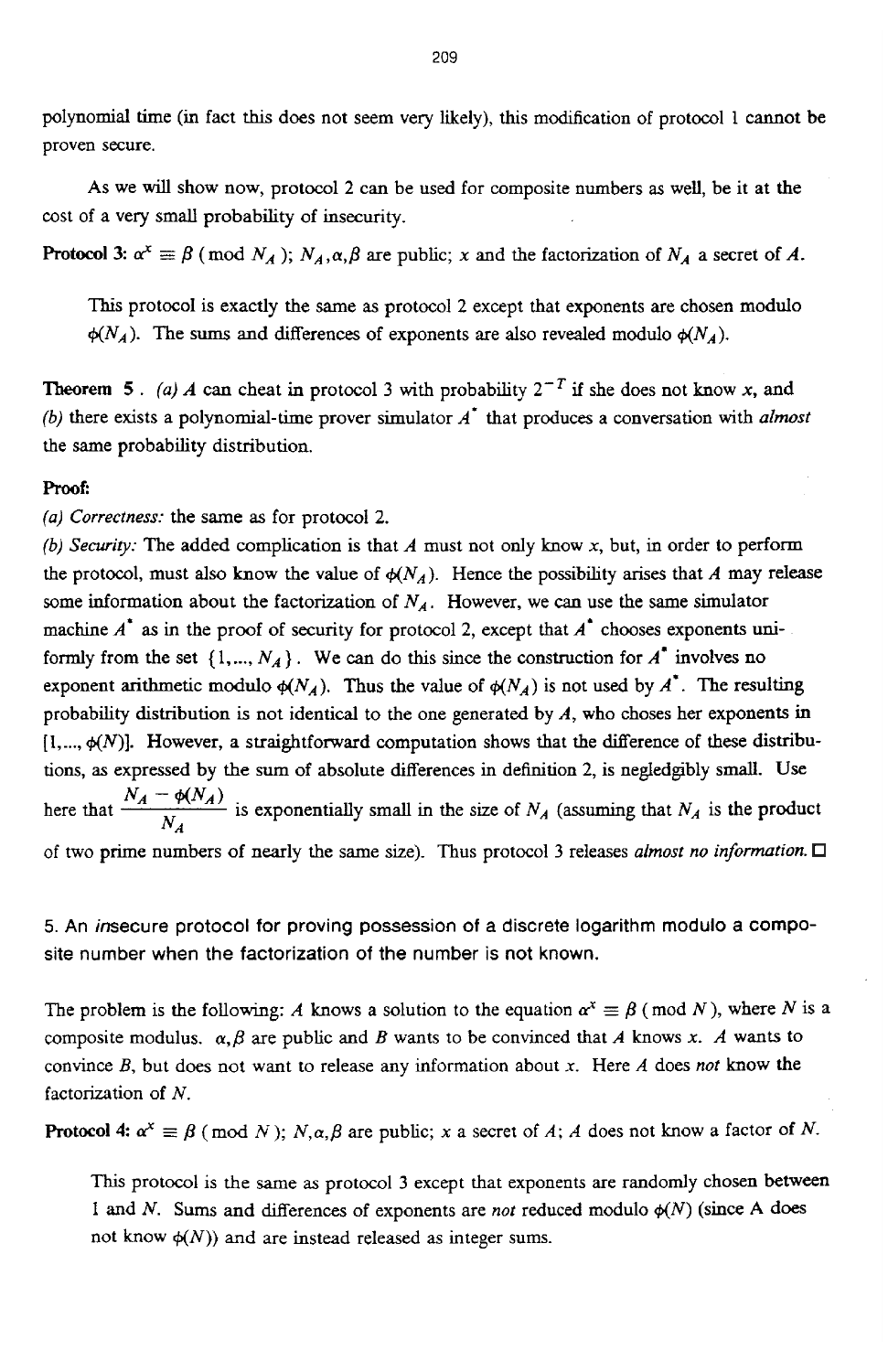**Theorem** *<sup>6</sup>*. Protocol **4** releases information with regard to definition *2.* 

**Proof:** As before,  $K := \{i : b_i = 0\}$ ,  $L := \{i : b_i = 1\}$ ,  $k \in K$  and  $l \in L$ . Define  $s_{\text{max}} := \max \{ s_i : l \in L \}$ , and  $s_{\text{min}}$  similarly. Because we treat the  $s_i$  and the  $e_i$  as integers, there is no wrap around modulo  $\phi(N)$ . So  $s_{\text{max}} - s_{\text{min}} = (s_{\text{max}} + e_i) - (s_{\text{min}} + e_i) =$ 

 $e_{\text{max}} - e_{\text{min}} =: \lambda$ ; note that  $\lambda$  is the length of the smallest interval containing all  $e_l$ , for  $l \in L$ . Because  $e_{\min} \in [1, N]$  and  $e_{\max} = e_{\min} + \lambda \in [1, N]$  we find that  $e_{\min} \in [1, N - \lambda]$ . This implies that  $x = e_{min} + (x-e_i) - (e_{min}-e_i) = e_{min} + \xi - s_{min} \in [1+\xi-s_{min}, N-\lambda+\xi-s_{min}]$ . Now it **is** immediately clear that *A',* who does not know **x,** cannot produce a conversation with the same probability distribution as *A.* This proves that protocol **4** leaks information in the *sense* of definition 2. □

We consider the *Shannon* information released by protocol 4. When  $\lambda$  is very close to *N*, then the number of possible values for *x* drops from N to  $N - \lambda$ . It is easy to see that when the number of equally likely possibilities reduces with a factor  $2^{-m}$ , then *m* bits of Shannon information are revealed. **This** (or a similar computation using entropy) shows that the amount of information released by this protocol equals  $\log_2 (N/(N - \lambda)) = \log_2 (1 - \lambda/N)^{-1}$ . Let  $\Lambda$  denote the stochastic variable for the length of the interval, and let  $Pr(\Lambda = \lambda)$  be the probability that  $\lambda$  is the length of the interval. Then we define the average release of information as  $\sum_{\lambda=1}^{N} Pr(\Lambda = \lambda) \log_2 \frac{1}{(1-\lambda/N)}$ . A straightforward computation of this sum shows that the avercardinality of *L.*  age release of information for this protocol is approximately  $\log_2 |L| \le \log_2 T$ , where  $|L|$  is the

## 6. A protocol for proving that two elements generate the same group in  $Z_P^*$  or  $Z_N^*$ .

Let  $\alpha \in Z_P^*$  or  $Z_N^*$ , and let  $\langle \alpha \rangle$  denote the multiplicative subgroup generated by  $\alpha$ . Protocol 1, 2 or 3 can all be used to show that  $\langle \alpha \rangle = \langle \beta \rangle$  provided that *A* knows a relation between  $\alpha$  and  $\beta$ . Note that proving that  $\langle \alpha \rangle = \langle \beta \rangle$  is a problem not known to be solvable in polynomial time even modulo a prime number.

**Protocol 5:**  $\langle \alpha \rangle = \langle \beta \rangle$  in  $Z_N^*$ ;  $\alpha$ ,  $\beta$  and  $N$  are public;  $x$  for which  $\alpha^x \equiv \beta$  (mod  $N$ ) is a secret of *A.* 

Use protocol 1,2 or 3 in both directions: *A* shows to *B* that she knows how to express  $\beta$  as a power of  $\alpha$  and how to express  $\alpha$  as a power of  $\beta$ .

The correctness of this protocol is easy to understand:  $\langle \alpha \rangle = \langle \beta \rangle$  if and only if there exists an x such that  $\alpha^x \equiv \beta \pmod{N}$  and a y such that  $\beta^y \equiv \alpha \pmod{N}$ . A knows x and  $\phi(N)$ , thus A can compute  $y \equiv x^{-1} \pmod{\phi(N)}$  in polynomial time. So *A* can perform protocol 1, 2 or 3 in both directions, thus showing knowledge of both *x* and y. The security of sequential use for these protocols lies in the kind of security proved. In the terminology of Berger, Kannan, Peralta [BKPW], the proofs of security of protocols 1-3 show that these protocols are **strongly** *secure* **and**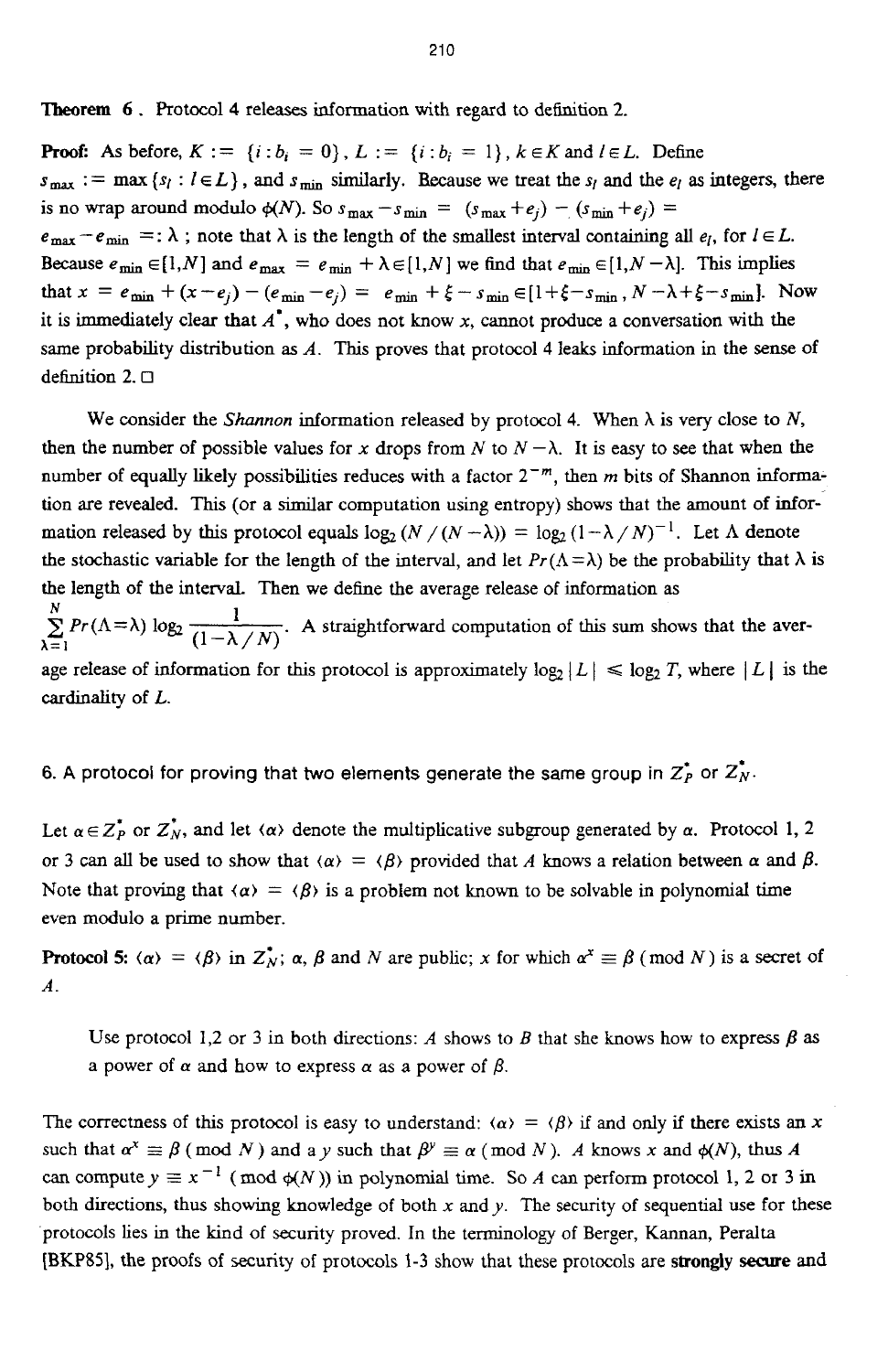therefore can be executed one after the other without loss of security.

#### **7. Applications and open problems.**

We conclude with an application and two open problems:

#### *1. Difie-Hellman Key Exchange can be made more secure:*

**In** a fair execution of the so-called Difiie-Hellman Key Exchange protocol [DiHe76] both parties choose an exponent  $x_A$  and  $x_B$ , they send  $\beta_A := \alpha^{x_A} \pmod{P}$  and  $\beta_B := \alpha^{x_B} \pmod{P}$  to each other, and they use  $\beta_A^{x_A} = \beta_A^{x_B}$  as their secret communication key.

Now suppose *B* has two polynomial time algorithms  $F_1$  and  $F_2$ . On input  $\alpha$ ,  $P$ ,  $\beta_A$  algorithm  $F_1$  yields  $\delta$ , which *B* uses as his  $\beta_B$ . Using  $\delta^{x_A}$  as a key, *A* sends a message to *B*. This message, together with  $\alpha$ , P,  $\beta_A$ , is fed to algorithm  $F_2$  which has  $x_A$  as output.

As far as we know it has not been proven that such algorithms  $F_1$ ,  $F_2$  and such  $\delta$  do not exist. This would be undesirable, because when *B* knows  $x_A$  he can pretend to be *A* to a third party. Using protocol 1 or 2 in this paper we can extend the Diffie-Hellman Key Exchange protocol **by** requiring both parties to show they know the discrete logarithm *x.* Then for *B's* attack to work, he would have to know  $log_a \delta$  besides  $\delta$ . But as is easily verified, this implies that *B* has a polynomial algorithm for the Discrete Log Problem (he can **himself** simulate the message **sent**  by *A).* 

#### 2. Can the same protocols be used with two generators?

Suppose that *A* wants to prove she knows  $x_1$  and  $x_2$  such that  $\alpha_1^{x_1} \alpha_2^{x_2} \equiv \beta \pmod{N}$ . Note that the status of this "Relaxed" Discrete Log Problem is not clear.

#### **3.**  *zation* is *not known? How hard is it to find any root of a given number*  $\beta$  *modulo a composite N of which the factori-*

This is the problem mentioned at the end of section 3: can one find in polynomial time a **pair**   $(h, s)$ ,  $s > 1$ , which is a solution for  $h^s \equiv \beta \pmod{N}$ , or is this problem reducible to a hard problem?

#### **Acknowledgements**

We are grateful to Oded Goldreich for **his** critical and helpful comments on an earlier version. Also we would like to thank Bert den Boer for his help and remarks.